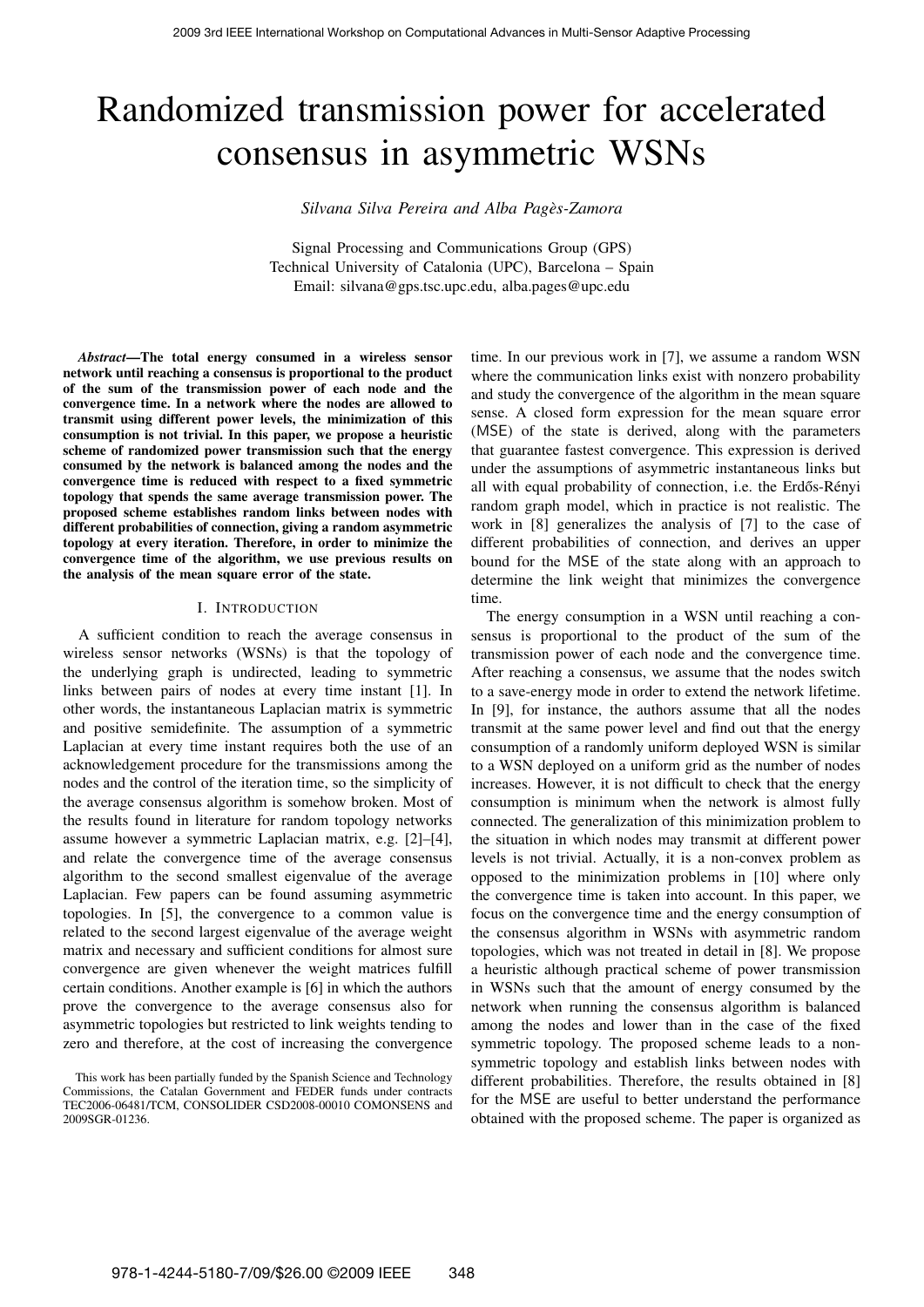follows. In Section II we introduce some useful definitions of graph theory for random graphs and in Section III we present the consensus algorithm with the proposed randomized transmission power scheme. In Section IV we analyze the MSE for the model and the convergence of its upper bound. Simulation results and conclusions are included in Section V and VI respectively.

## II. GRAPH THEORY CONCEPTS

The information flow among the nodes of a network with a random topology can be described by a directed graph  $\mathcal{G}(k)$  =  $\{V, \mathcal{E}(k)\}\$ , where  $\mathcal{E}(k)$  is the set of edges  $e_{ij}$  at time k,  $\forall$  $i, j = \{1, \dots, N\}$ , such that the information flows from node *j* to node *i*, and *V* is the constant set of nodes [11]. We assume that  $\mathcal{G}(k)$  has no loops or multiple edges, i.e.  $e_{ii} = 0 \ \forall k$ . The set of neighbors of node i is denoted  $\mathcal{N}_i(k) = \{j \in \mathcal{V} : e_{ij} \in$  $\mathcal{E}(k)$ , and represents the set of nodes sending information to node i at time k. The instantaneous adjacency matrix of  $\mathcal{G}(k)$ , denoted  $\mathbf{A}(k) \in \mathbb{R}^{N \times N}$ , is random and has entries equal to 1 if  $e_{ij} \in \mathcal{E}(k)$  and 0 otherwise. The degree matrix  $\mathbf{D}(k) \in \mathbb{R}^{N \times N}$ is a diagonal matrix whose entries are given by  $[D(k)]_{ii} =$  $\sum_{j=1}^{N} [\mathbf{A}(k)]_{ij}$ . The instantaneous Laplacian of the graph is a random matrix defined as  $L(k) = D(k) - A(k)$ , with smallest eigenvalue equal to zero for all  $k$  [12].

## III. CONSENSUS WITH RANDOMIZED POWER

Consider a WSN composed of N nodes indexed with  $i=$  $\{1, \dots, N\}$  and a scalar value  $x_i(k)$  defined as the state of node *i* at time *k*. The state is initialized at each node at  $k=0$ with the value of a single measurement and evolves in time according to the following difference equation [1]

$$
x_i(k) = x_i(k-1) + \epsilon \sum_{j \in \mathcal{N}_i(k)} (x_j(k-1) - x_i(k-1)), \tag{1}
$$

for  $k > 0$ , where the link weight  $\epsilon$  is a positive constant chosen to satisfy convergence conditions and  $\mathcal{N}_i(k)$  is the set of neighbors of node  $i$  at time  $k$ . We propose a scheme where at each iteration the nodes transmit using a power level randomly selected from a predefined set of values. Therefore, the transmission power at each node varies with time and is, in general, different among nodes at the same time instant. These power levels describe different concentric circles of connectivity, centered at the transmitting node, and with a radius denoted  $\rho_i(k)$  for node i at time k, which is proportional to the square root of the associated transmit power level. Without loss of generality, we define the set containing all the possible radii arranged in increasing order as

$$
R = \{ \rho^{(1)}, \rho^{(2)}, \cdots, \rho^{(|R|)} \},\tag{2}
$$

so that  $\rho_i(k) \in R$ , where  $\rho^{(1)}$  is the connectivity radius associated with the minimum power level,  $\rho^{(|R|)}$  is the connectivity radius associated with the maximum power level, and |. denotes the cardinality of a set. For instance, if at iteration k the distance  $d(i, j)$  between two nodes  $\{i, j\} \in \mathcal{V}$  satisfies  $d(i, j) < \rho_i(k)$ , then node j receives the information from node  $i$  at time  $k$ . Thus, the set of neighbors for every node and consequently the adjacency matrix  $A(k)$ , varies randomly from iteration to iteration depending on the instantaneous choice of power levels. For simplicity, we assume that the power levels in (2) have all the same probability equal to  $\pi = \frac{1}{|R|}$ . Then, the nodes lying inside the first circle centered at node  $i$  will receive the information from node  $i$  with probability 1, while the nodes lying only in the last annulus receive the information from node i with probability  $\pi$ . The nodes outside the outer circle receive information with probability 0.

Let P denote the connection probability matrix, whose entry  $[P]_{ij}$  is the probability that a link between two nodes  $\{i, j\}$ exists for a given deployment, with  $[P]_{ij}=[P]_{ji}$ . Applying the randomized power scheme described above and letting  $\rho^0 = 0$ , the entries of  $P$  are given by

$$
[\mathbf{P}]_{ij} = \begin{cases} (|R| - l + 1)\pi & \text{if } \rho^{(l-1)} < d(i,j) <= \rho^{(l)} \\ 0 & \text{otherwise} \end{cases}
$$

for all  $\{i, j\} \in V$  and  $l \in \{1, \dots, |R|\}$ . The matrix  $\mathbf{A}(k)$ for a network with these transmission characteristics is nonsymmetric random and satisfies  $\bar{A} = P$ , where the bar denotes expected value. The matrix  $P$  and its properties will be used in the convergence analysis, as we will see in Section IV.

# *A. Asymmetric random links*

Let  $\mathbf{x}(k) \in \mathbb{R}^{N \times 1}$  denote the vector containing all the states of the network at time  $k > 0$ . Considering the communication scheme in (1) with instantaneous connectivity radii  $\rho_i(k) \in R$ for each node, the evolution of  $x(k)$  can be written in matrix form as follows

$$
\mathbf{x}(k) = \mathbf{W}(k-1)\mathbf{x}(k-1) \tag{3}
$$

where the weight matrix can be expressed as

$$
\mathbf{W}(k) = \mathbf{I} - \epsilon \mathbf{L}(k),\tag{4}
$$

 $\mathbf{I} \in \mathbb{R}^{N \times N}$  is the identity matrix,  $\mathbf{L}(k)$  is the instantaneous Laplacian and  $\epsilon$  is equal for all the iterations. Due to the random nature of  $A(k)$ ,  $L(k)$  is random and in general nonsymmetric with mean  $\bar{\mathbf{L}} = \bar{\mathbf{D}} - \mathbf{P}$ . Note that he entries of  $\mathbf{L}(k)$ are however not independent among each other. Therefore, the matrices  $\{W(k), \forall k \geq 0\}$  are by construction random, independent of each other, non-symmetric and row-stochastic with one eigenvalue equal to one and associated right eigenvector  $1 \in \mathbb{R}^{\bar{N} \times 1}$  (all-ones vector), and satisfy  $\bar{W} = I - \epsilon \bar{L}$ . The dynamical range of  $\epsilon$  guaranteeing mean square convergence assuming a symmetric  $L(k)$  is derived in [4], whereas the dynamical range of  $\epsilon$  for asymmetric  $\mathbf{L}(k)$ , along with the optimum  $\epsilon$  guaranteeing fastest mean square convergence of the algorithm are derived in [7] assuming equal probabilities of connection. The dynamical range of  $\epsilon$  guaranteeing almost sure convergence can be derived from [5] for nonnegative matrices  $\{W(k), \forall k\}$ . At this point, we aim at determining the value of  $\epsilon$  that provides a fast convergence of the consensus algorithm in (3), for weight matrices that are not necessarily nonnegative. For that purpose, we use below the theoretical results derived in [8] with regards to the upper bound of the MSE of the state.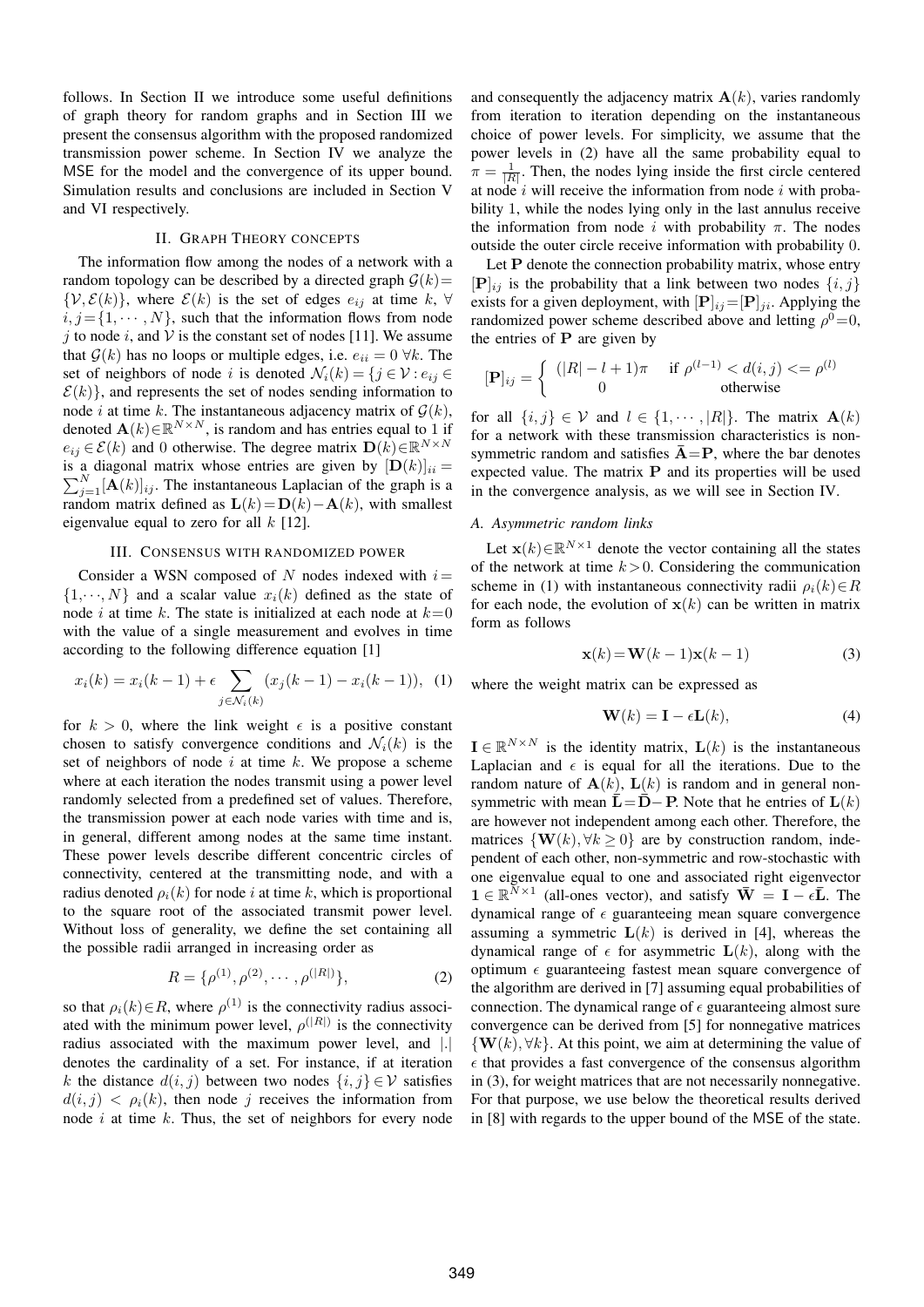## IV. MSE ANALYSIS

Let  $\mathbf{x}(0) = [x_1(0) \ x_2(0) \ \cdots \ x_N(0)]^T$  be the vector of measurements taken by the sensors, modeled as independent identically distributed (i.i.d.) random variables with mean  $x_m$ and variance  $\sigma_0^2$ . Due to the random nature of both  $\mathbf{x}(0)$  and the matrices  $\{W(k), \forall k\}$  in (4), we consider the convergence of x(k) to the *mean average consensus*, defined as

$$
\mathbf{x}_{ma} = \frac{1}{N} \mathbf{1}^T \mathbb{E}[\mathbf{x}(0)] \mathbf{1} = x_m \mathbf{1}
$$

where  $\mathbb{E}[.]$  denotes expected value. Our aim is to minimize the overall energy consumption of the network; therefore, we aim at finding the  $\epsilon$  that minimizes the convergence time of  $\mathbf{x}(k)$  in (3). We relate the convergence of the algorithm to the convergence of the MSE of the state, defined as

$$
MSE(x(k)) = \frac{1}{N} \mathbb{E}\left[ \left\| \mathbf{x}(k) - \mathbf{x}_{ma} \right\|_{2}^{2} \right].
$$
 (5)

Because of the lack of a closed form expression for the  $MSE(x(k))$  above, we focus on the upper bound derived in [8], which can be used to characterize the convergence time of the algorithm under different probabilities of connection for the links. For convenience, let us define the matrix

$$
\mathbf{R}_{\mathbf{w}}(k) = \mathbb{E}\left[\left(\prod_{l=1}^{k} \mathbf{W}(k-l)\right)^{T} \left(\prod_{l=1}^{k} \mathbf{W}(k-l)\right)\right].
$$
 (6)

We can now state our main proposition:

*Proposition 1:* Consider the iterative algorithm in (3) with N nodes, i.i.d. initial values  $\mathbf{x}(0)$  with mean  $x_m$ , variance  $\sigma_0^2$ , and randomized transmission power with connectivity radii as defined in (2). Assuming that  $\mathbf{R_w}(k)$  in (6) has largest eigenvalue one for all k, the empirical MSE $(x(k))$  in (5) is upper bounded by

$$
\mathsf{MSE}(x(k)) \le \frac{\sigma_0^2}{N} \left( N + (\text{tr}(\mathbf{C_w}) - N) \frac{1 - \lambda_N^{k-1}(\mathbf{C_w})}{1 - \lambda_N(\mathbf{C_w})} \right) \tag{7}
$$

where  $\mathbf{C_w} = \mathbb{E} \left[ \mathbf{W}(k) \mathbf{W}^T(k) \right]$  for all k, and  $\lambda_N(\mathbf{C_w})$ denotes its smallest eigenvalue.

*Proof:* The proof follows directly from Theorem 3 in [8] and is omitted here due to lack of space. Note that the upper bound in (7) converges if and only if

 $|\lambda_N(\mathbf{C}_w)|$  < 1, and the convergence time of the upper bound decreases as  $|\lambda_N(\mathbf{C}_w)| \to 0$ . After some matrix manipulations, the matrix  $C_w$  can be rewritten as follows

$$
\mathbf{C}_{\mathbf{w}} = \mathbf{I} - 2\epsilon \mathbf{\bar{L}} + \epsilon^2 \mathbf{\hat{T}}
$$
 (8)

where the matrix  $\mathbf{\hat{r}} = \mathbb{E} \left[ \mathbf{L}(k) \mathbf{L}^T(k) \right]$  has entries

$$
\begin{aligned} [\mathbf{T}]_{ii} &= 2 \sum_{l=1}^{N} [\mathbf{P}]_{il} + \sum_{l=1}^{N} \sum_{\substack{m=1 \\ m \neq l}}^{N} [\mathbf{P}]_{il} [\mathbf{P}]_{im}, \\ [\mathbf{T}]_{ij} &= -[\mathbf{P}]_{ij} \left( \sum_{l=1}^{N} [\mathbf{P}]_{il} + \sum_{l=1}^{N} [\mathbf{P}]_{jl} \right) + \sum_{\substack{l=1 \\ l \neq j}}^{N} \Phi_{l}, \ i \neq j \end{aligned}
$$

with  $\Phi_l = [\mathbf{P}]_{il}$  if  $\rho^{(|R|)} > d(i, l) > d(j, l)$  and  $\Phi_l = [\mathbf{P}]_{jl}$  if  $\rho^{(|R|)} > d(j, l) \ge d(i, l)$  for all l. Since the matrix  $C_w$  in (8) depends on the matrix  $P$ , it can be computed off-line whenever we have knowledge of the probabilities of connection. For our randomized transmission power model, the matrix  $P$  can be derived when the node locations (which we assume fixed) and the set of power levels  $R$  in (2) are known. Then, using an exhaustive search over all values of  $\epsilon$  in a given interval we can choose the  $\epsilon$  that minimizes  $|\lambda_N(\mathbf{C}_w)|$ .

### *A. Evaluation parameters*

In Section V we evaluate the performance of a network implementing the consensus algorithm using the proposed transmission power scheme in terms of convergence time and energy consumption. We also compare it with two networks with fixed symmetric topology where the nodes transmit using constant transmission power. In the first one, the transmission power is equal to the average power of the randomized network, such that the connectivity radius for each node is given by

$$
\rho_{ave} = \sqrt{\frac{1}{|R|} \sum_{l=1}^{|R|} (\rho^{(l)})^2}.
$$
\n(9)

This network will spend the same transmission power as the randomized power network on average over time. In the second one, the transmission power is equal to the maximum power of the randomized network, such that the connectivity radius for each node is equal to  $\rho_{max} = \rho^{(|R|)}$ . Note that this case is interesting because, as mentioned in the introduction, the minimum energy consumption of a network implementing the consensus algorithm with all the nodes transmitting at the same power is attained when the network is almost fully connected. Due to the dimensions of the network we simulate and the power levels we apply, we are close to that situation when all the nodes transmit using the maximum power available. As it will be shown, the overall energy consumed until reaching a consensus will be higher in these networks than in the randomized one.

## V. SIMULATION RESULTS

We simulate a WSN composed of  $N = 100$  nodes uniformly deployed in a squared area of dimensions 100×100, where each node measurement is modeled as an independent Gaussian random variable with mean  $x_m = -4$  and variance  $\sigma_0^2 = 25$ . A total of 10 thousand realizations of  $x(0)$  were simulated to obtain the empirical MSE $(x(k))$  in (5). We evaluate the performance of the randomized power network with several power levels and applying constant link weights equal to  $\epsilon^*$ , where  $\epsilon^*$  is the value that minimizes the convergence time of the upper bound in (7). The instantaneous radius of connectivity for each node, denoted hereafter as  $\rho_{var}$ , takes one of the values  $R = \{5, 10, 15, 30\}$ . The fixed topology networks use constant transmission power and  $\epsilon_{opt} = \frac{2}{\lambda_2(L) + \lambda_2(L)}$  [10]; the first one has transmission power equal to the average power of the randomized one, with connectivity radius defined in (9) and equal to  $\rho_{ave} \simeq 17.67$ . The second one uses